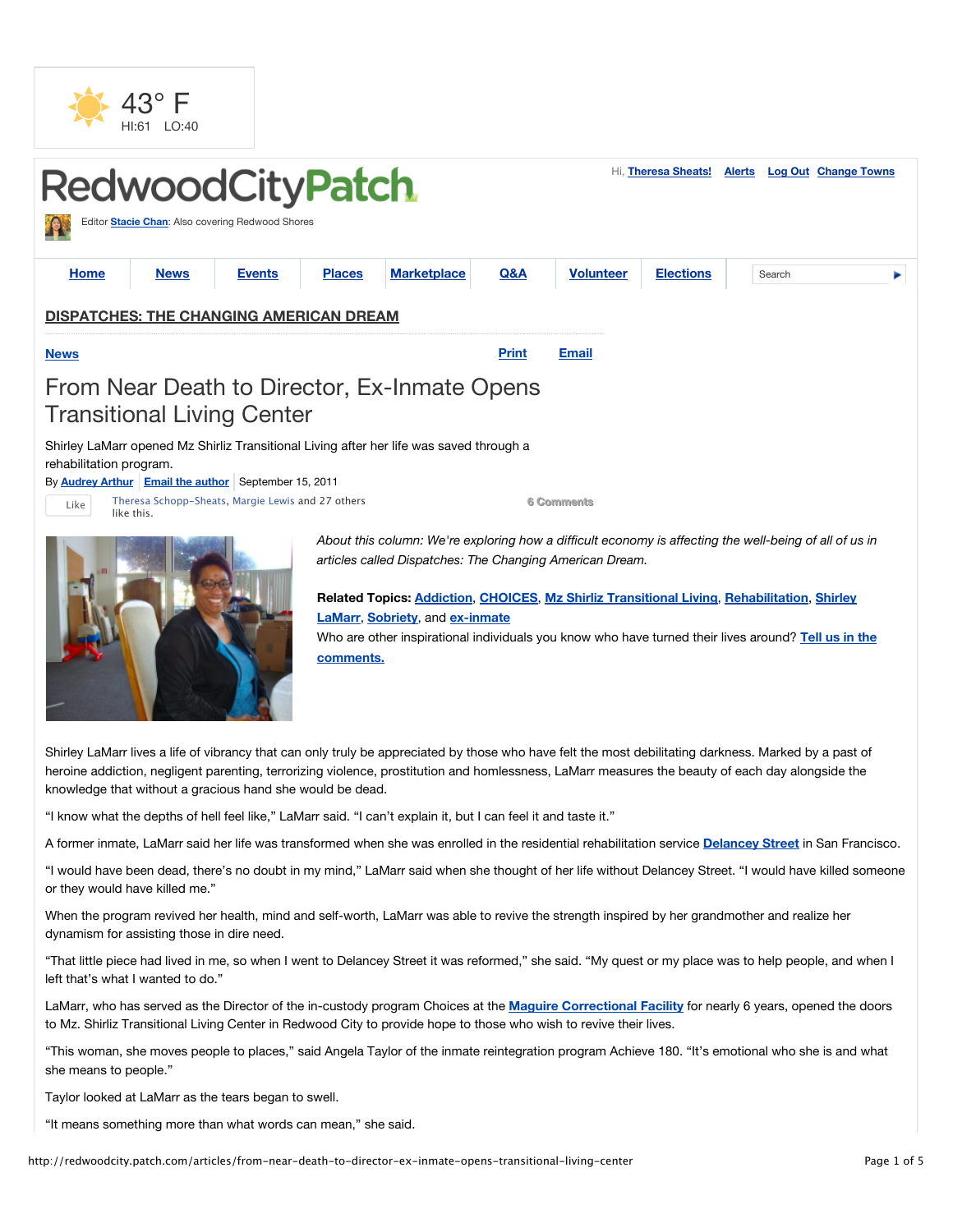LaMarr, who recently received the Jefferson Award for her service to the community, began her work at Choices nearly 20 years ago, and since then has changed lives. She hopes to continue her unprecedented track record with Mz Shirliz Transitional Living.

"I hope to fill in the gaps of the criminal justice system," LaMarr said. "And there's a lot of gaps. A lot of these guys, if they don't find a safe place they're likely to fall prey."

The 501(c)(3) non-profit organization moved into 1718 Broadway Street July 1 to bring a safe, sober environment.

The building, illuminated with floor to ceiling windows, provides shelter and food and includes a computer lab where residents will be tutored in computer programs and have the ability to attend workshops on how to create a resume.

"Many people know how to do simple stuff like social network sites," said volunteer Marc Shoolman who set up the computer lab in the housing center. "But it's a lot different when you have to fill out an application on Monster.com."

LaMarr said she assists individuals with circumstances they may not be familiar with including obtaining a copy of one's birth certificate, the proper identification needed for employment or the appropriate attire for an interview.

The organization will also begin yoga classes, a GED program and currently holds monthly support groups but is in no way meant to be a substitute for long-term care.

There are only a few requirements in order to be admitted to the transitional housing center.

"They have to be fighting to stay clean and sober," LaMarr said.

For LaMarr, the development of the organization evokes pride and nostalgia.

"I dreamed about this from the moment I graduated from Delancey," LaMarr said.

Her CFO Chris O'Dell has stood by her side and assisted her through the project's development.

"I couldn't love him any more than if I birthed him myself." LaMarr said.

However, though the project is not focused on creating any type of revenue, the new organization is already feeling financial pressures.

LaMarr took out a loan in order to begin the organization and it currently runs on individual donations.

"We're struggling really bad because we didn't get any funding," LaMarr said. "If we can keep the doors open we can stay self-sufficient."

The organization will be holding a Flea Market and barbecue September 24 and 25 to raise funds for their mission.

"I know what it's like to forge your way up and get up that mountain," LaMarr said. "You then can grab that and use that to help others stand up."

| Interested in a follow-up to this article?                                               |                                                                                  |                     | Keep me posted!     |                               |                   |  |
|------------------------------------------------------------------------------------------|----------------------------------------------------------------------------------|---------------------|---------------------|-------------------------------|-------------------|--|
| « Back to                                                                                |                                                                                  |                     |                     |                               |                   |  |
| Theresa Schopp-Sheats, David Shearin and 27 others<br>Like<br>like this.                 |                                                                                  |                     |                     |                               |                   |  |
|                                                                                          |                                                                                  | Follow this article | <b>Submit a tip</b> | <b>Add photos &amp; video</b> | <b>6 Comments</b> |  |
| <b>Other Dispatches: The Changing American Dream Articles</b>                            |                                                                                  |                     |                     |                               |                   |  |
| <b>Mom Finds Financial Empowerment through Local Services</b><br>By <b>Audrey Arthur</b> |                                                                                  |                     |                     |                               |                   |  |
| 鱼<br>Dispatche                                                                           | <b>Teen Raps American Dream Beyond National Borders</b><br>By <b>Stacie Chan</b> |                     |                     |                               |                   |  |
| See all Dispatches: The Changing American Dream articles                                 |                                                                                  |                     |                     |                               |                   |  |